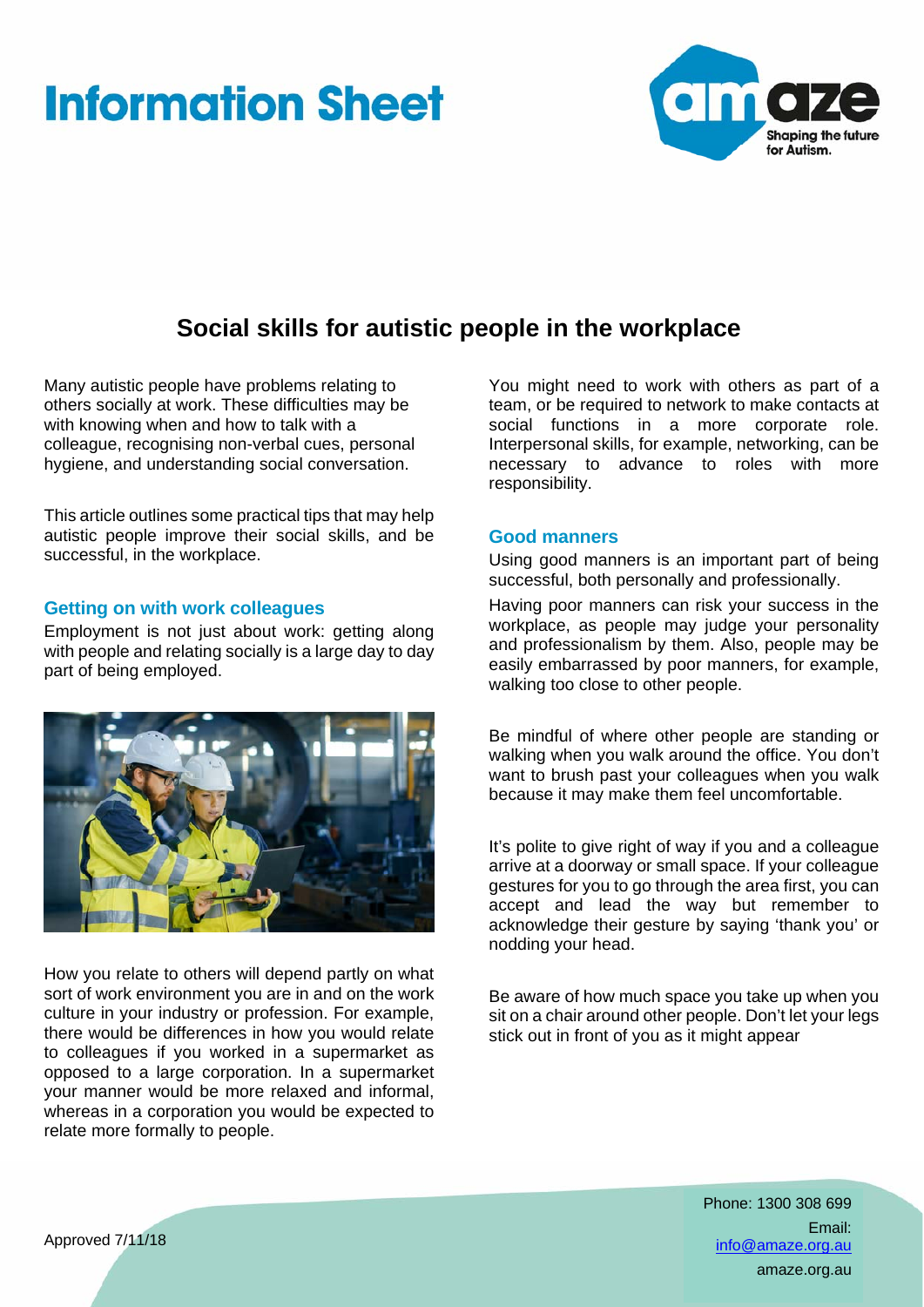as if you are not considering the space and comfort of others. Also, someone may trip over them!

Table manners at work lunches and social gatherings are important too. Eating with your mouth closed, using your napkin to wipe your face, and not speaking with food in your mouth are basic rules. Conversation should be fairly evenly shared, try not to dominate the conversation if you have a lot to say about an issue. Likewise, if you tend to stay quiet around others ask a colleague one or two questions about themselves. Generally, people like to talk about themselves, so if you ask about others you will make someone else happy by showing interest in them.

#### **Working as part of a team**

Although you may largely work independently, some basic teamwork skills are usually needed in the workplace. The skill of working as part of a team can be broken down into smaller, more manageable skills, to make it easier to learn them.

These skills can be learnt over time and include: helping others, communicating cooperatively, showing empathy, and supporting others in the team.



# **Helping others**

Team members each have an individual role; however, sometimes boundaries may become blurred. Colleagues may ask you for help in an area that may not necessarily be in your role. It's important to realise that this will happen from time to time. To answer: "This isn't my job", is generally not considered showing good teamwork skills. A good rule is to always try to appear willing to help others.

Teamwork can be easier if you think of the common goal. This could be a project deadline or a presentation. Knowing that you are doing your bit to achieve the common goal can help you feel productive when you're helping a colleague with a task. Your manager should clearly define this goal and you can ask your manager to clarify the goal if you are uncertain.

## **Communicating cooperatively**

When you relate to your colleagues, try to be lighthearted and easy to be around. The workplace can be a stressful place with work-related pressures and you do not want to appear uptight or rude. Practice social niceties and casual conversation. Prepare some pleasant phrases to say to show that you're interested in others. If your colleague has a photo of a pet on their desk you might comment on this. Or you might make a statement about the weather.

You can use humour – but not in every situation. Remember, the levels and style of humour will differ according to where you work.

Observe how colleagues use humour to deal with difficult situations. Practice non-verbal skills, such as how you say things, your tone of voice, gestures, and facial expression. Imitate these skills from someone who socialises well and practice in front of someone you trust. Listen to their feedback.

If you have difficulty maintaining eye contact when someone is talking to you, you can reassure the speaker that you're listening but find it easier to concentrate on what they are saying when you look away. Or you can look at a point in between the speaker's eyes if you find that more comfortable. Show that you are appreciative of other team members by making clear statements, such as: "Thank you", "I appreciate what you did there for me", "That was helpful, thanks".

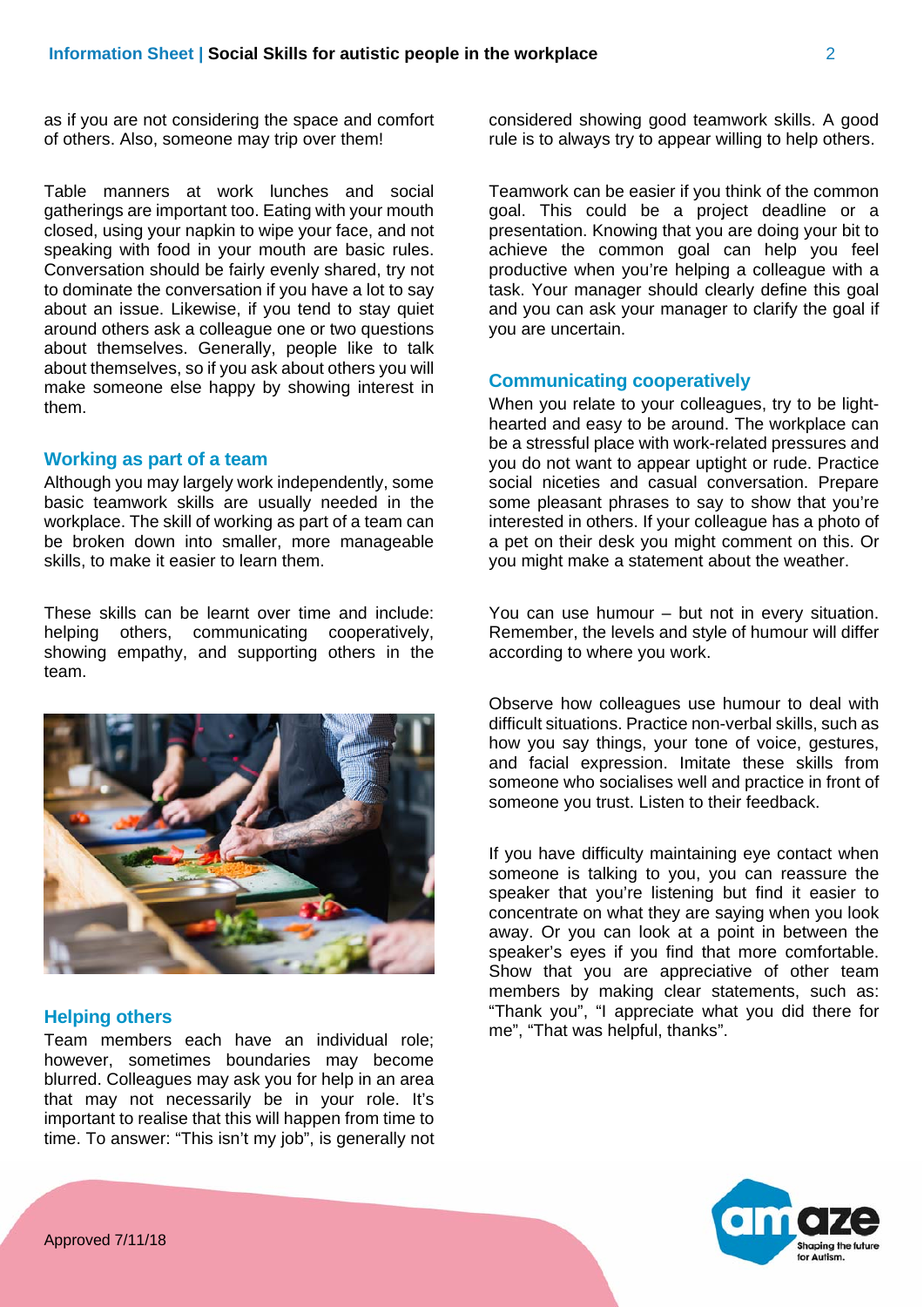### **Empathy towards other team members**

Practice understanding the perspectives of other people. Sometimes you might disagree very strongly with another team member's idea. It's important to think about why they might be suggesting their idea before you react. Explore other reasons and possibilities for their suggestion, and accept that there may be more than one way of looking at something. It's very important to show that you have consideration for another's opinion, even if you don't agree with it. You can say: "I can see your point of view" or "I think that idea has some good points" to show this.

#### **Supporting others**

Everybody has good and bad days. Sometimes people might be feeling unwell or have a personal problem that prevents them from performing at their best. It is important to show that you consider those you work with. This includes showing support to your colleagues when you know they're struggling.

Demonstrate your support by offering to help finish a task or make them a cup of tea. Think about how you might like to be treated if you were in their situation.



# **How to interact with work colleagues in different roles**

In the workplace there are hierarchies. The higher up the person is in the hierarchy, the more thought you need to put into how you interact with them.

#### **Manager/CEO**

Act very responsibly and show that you are a hard worker. Managers are usually very busy so it is best not to interrupt them too often with questions. If you need their support or have many questions to ask it's a good idea to write down all your questions and then arrange a time to meet with them to discuss your questions. It's friendly to smile and say hello when you walk past them, but don't get too friendly with your managers or talk about controversial topics.

#### **Same-level colleagues**

You can let your guard down slightly but remember to be sensible. It's acceptable to have a joke and a laugh with your peers, but you don't want to be known as the departmental clown. As a rule, it's best not to mix your professional and private life. This means that you don't talk about your relationship issues or how drunk you got on the weekend. It's OK to discuss what you did on the weekend in general terms.

Avoid gossip about people and remember to keep your opinions about people to yourself, especially on the subject of your boss. If someone gossips to you about a work colleague, you might want to answer with an impartial comment like "Oh really?" or "Gosh". If someone continues to ask for your opinion you can say something like "I don't really know that person".

## **Networking to make contacts**

Networking to make contacts is about building professional relationships. It's a way to present yourself effectively and ultimately advance your career. Networking can benefit you by providing you with 'insider' information about a particular company, give you an idea of what sorts of training and experience you might need in a new role, or give you tips for interviewing.

Networking to make contacts can be an overwhelming process. Some tips to ease the process are:

 If attending a conference in your field, prepare planned, thought-out questions to ask other attendees or presenters at breaks.